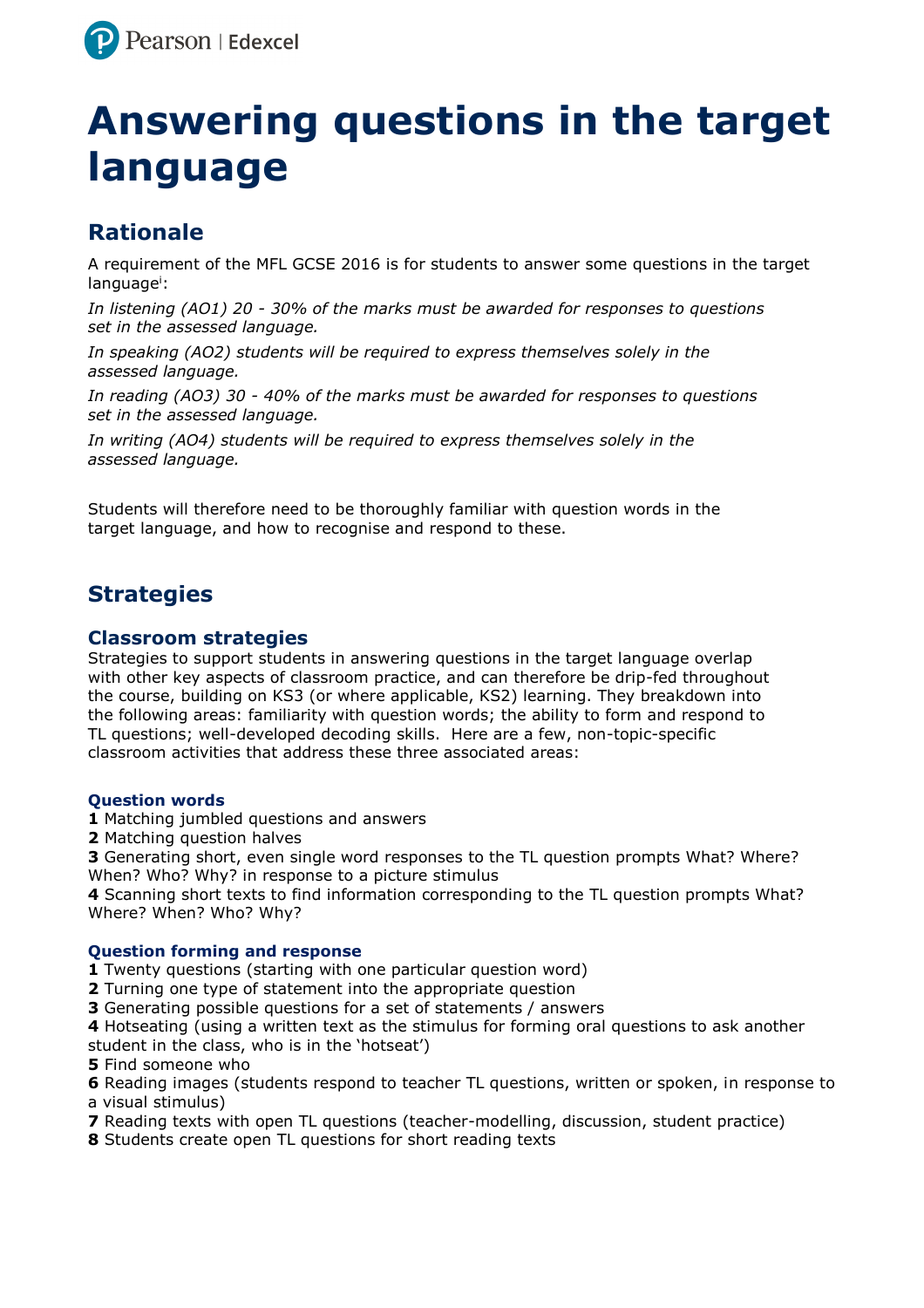

#### **Decoding**

**1** Work as much as possible on synonyms, antonyms and equivalent expressions when doing reading and listening comprehensions. Many TL questions rely on students' recognition of words in the text that mean the same as or opposite to words in the task.

**2** Students complete reading and listening tasks with multiple-choice, correct sentences and sentence completion formats. It is often helpful to do these tasks in whole-class interaction, then as peer and group tasks.

In addition, other general decoding strategies are:

**3** Use a short English text with unknown target language words inserted. Students work out what they mean, and reflect on the strategies they used.

**4** Students are given a particular pattern to look for. E.g. If 'ciudad' means 'city', find all the other words ending in –dad and translate them.

**5** Students identify a specific number of unknown words for themselves and try to decode them, using the rest of the words in the sentence: E.g. *Ellos leen un libro* = They \*?\* a book. **6** Students are directed to specific unknown words in the text that are made up of familiar elements. E.g. *pobreza*. They are asked to identify familiar elements (i.e. p*obre*) and generate plausible English translations for those words.

## **Exam strategies**

#### **Reading formula for target language exam questions**

| Prediction                         | What can you tell about the text from the <b>title</b> , the <b>exam</b>                                                  |
|------------------------------------|---------------------------------------------------------------------------------------------------------------------------|
|                                    | rubric, any visuals, the layout, the punctuation?<br>Read the TL questions / task / options to add to your overall        |
| Anticipation                       | sense of what the text is about, and anticipate <b>possible</b>                                                           |
|                                    | answers based on real world logic and probability. You may                                                                |
|                                    | want to try to translate any that you can into English.                                                                   |
| <b>S</b> kim reading               | Read the <b>whole text</b> once through to add to your gist                                                               |
|                                    | understanding. Don't stop when there are unfamiliar words.                                                                |
| <b>S</b> canning                   | Go back to the questions, one by one. Decide what                                                                         |
|                                    | information you need. Who? What? Where? When? Why? If                                                                     |
|                                    | the task is multiple choice, correct statements or sentence<br>completion scan the text for those specific words, or more |
|                                    | likely, synonyms or equivalent TL expressions. Try to come up                                                             |
|                                    | with possible TL synonyms to look for, too.                                                                               |
|                                    | Keep the overall text and context in mind. Ensure that                                                                    |
| <b>E</b> valuation                 | answers don't contradict each other (use in-text logic) and are                                                           |
|                                    | not impossible or unlikely (use real world logic).                                                                        |
| Deduction and inference            | In more challenging TL questions, the <b>answers are not</b>                                                              |
|                                    | directly given but are conveyed using synonyms, equivalent                                                                |
|                                    | expressions or using an antonym in a negative construction.                                                               |
|                                    | E.g The house is old $=$ The house is not modern.                                                                         |
| <b>D</b> rafting answers in the TL | In open-response TL questions, remember that you do not need                                                              |
|                                    |                                                                                                                           |
|                                    | to write full sentences (and you do not gain marks for doing so                                                           |
|                                    | as it is not a test of your written ability!). When you have                                                              |
|                                    | identified the answer, think about how to express it in the                                                               |
|                                    | fewest possible words. You can often re-use language from the                                                             |
|                                    | text but take care not to copy whole chunks of the original text<br>that make your answer unclear.                        |

In listening, many of the same Prediction and Anticipation strategies apply, particularly in TL questions, when you benefit from paying close attention to the TL question and multiple-choice options before you listen. Here are a few more listening-specific strategies: